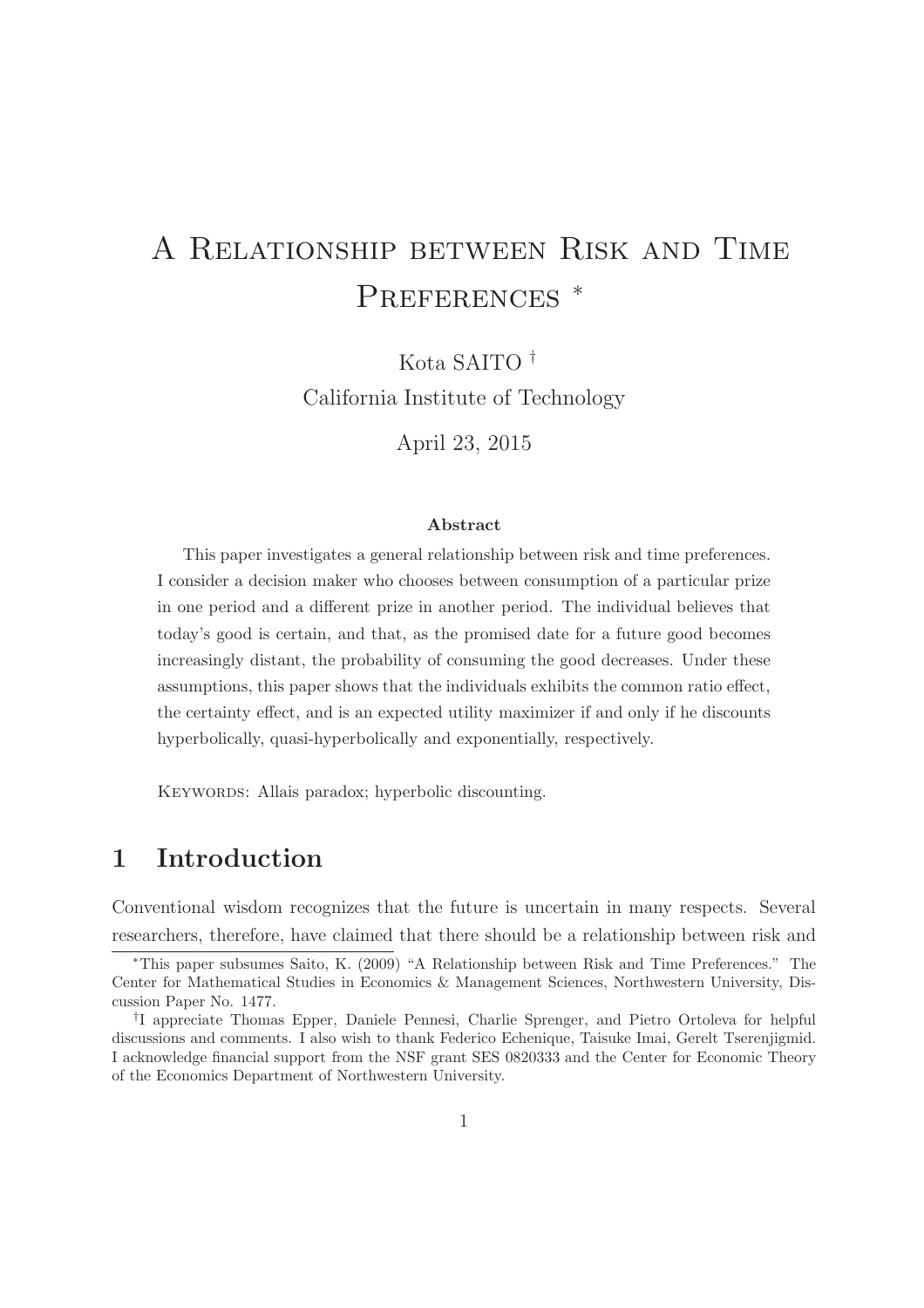time preferences. Many experiments such as Keren and Roelofsma (1995), Weber and Chapman (2005), and Epper, Fehr-Duda, and Bruhin (2011) have suggested such a relationship.<sup>1</sup>

Based on this intuition and experimental evidence, several studies have tried to explain future discounting on the basis of the uncertainty associated with future payoffs. In particular, those studies have tried to capture hyperbolic discounting or quasi-hyperbolic discounting because these discounting imply dynamically inconsistent preferences. For example, Dasgupta and Maskin (2005) assume that it is uncertain when a decision maker can consume the future goods. Sozou (1998) assume that it is uncertain whether a decision maker can consume the future goods or not.<sup>2</sup> These studies assume that the decision makers are expected utility maximizers. On the other hand, Halevy (2008) and Epper and Fehr-Duda (2015) assume that the decision maker is a rank dependent utility maximizer.

It is difficult, however, to identify the fundamental relationships between risk and time preferences, in particular, dynamic inconsistent preferences for three reasons. First, each paper uses different utility functions, probability-weighting functions, and probability distributions capturing the future uncertainty. Moreover, there is no consensus about the assumptions on utility functions. (See the debate between Andreoni and Sprenger (2012, forthcoming) and Epper and Fehr-Duda (forthcoming).)

Second, in most of the conventional studies, it is not clear whether they are studying static choices (i.e, choices at a fixed time) or dynamic choices (i.e., choices with variable times). Moreover, some papers study only static choices. As Dasgupta and Maskin (2005) point out, there are two distinct meanings for the term "hyperbolic discounting" in the literature. One applies to dynamic choices and implies dynamic inconsistency. The other applies to static choices and does not imply dynamic inconsistency. Most of economists, Laibson (1997), O'Donoghue and Rabin (1999), and Dasgupta and Maskin (2005) for example, are interested in the dynamic concept. In this paper, we explicitly study dynamic choices.

Finally, conventional studies have focused only on one way relationship from risk preferences to intertemporal preferences. The other direction of relationships from intertemporal preferences to risk preferences has not been studied extensively.

<sup>&</sup>lt;sup>1</sup>There are a few experiments which could not find such correlation. See Dean and Ortoleva (2015).

<sup>2</sup>Sozou (1998), moreover, assume that the hazard rate of the probability of missing the future goods is constant but unknown to the decision maker.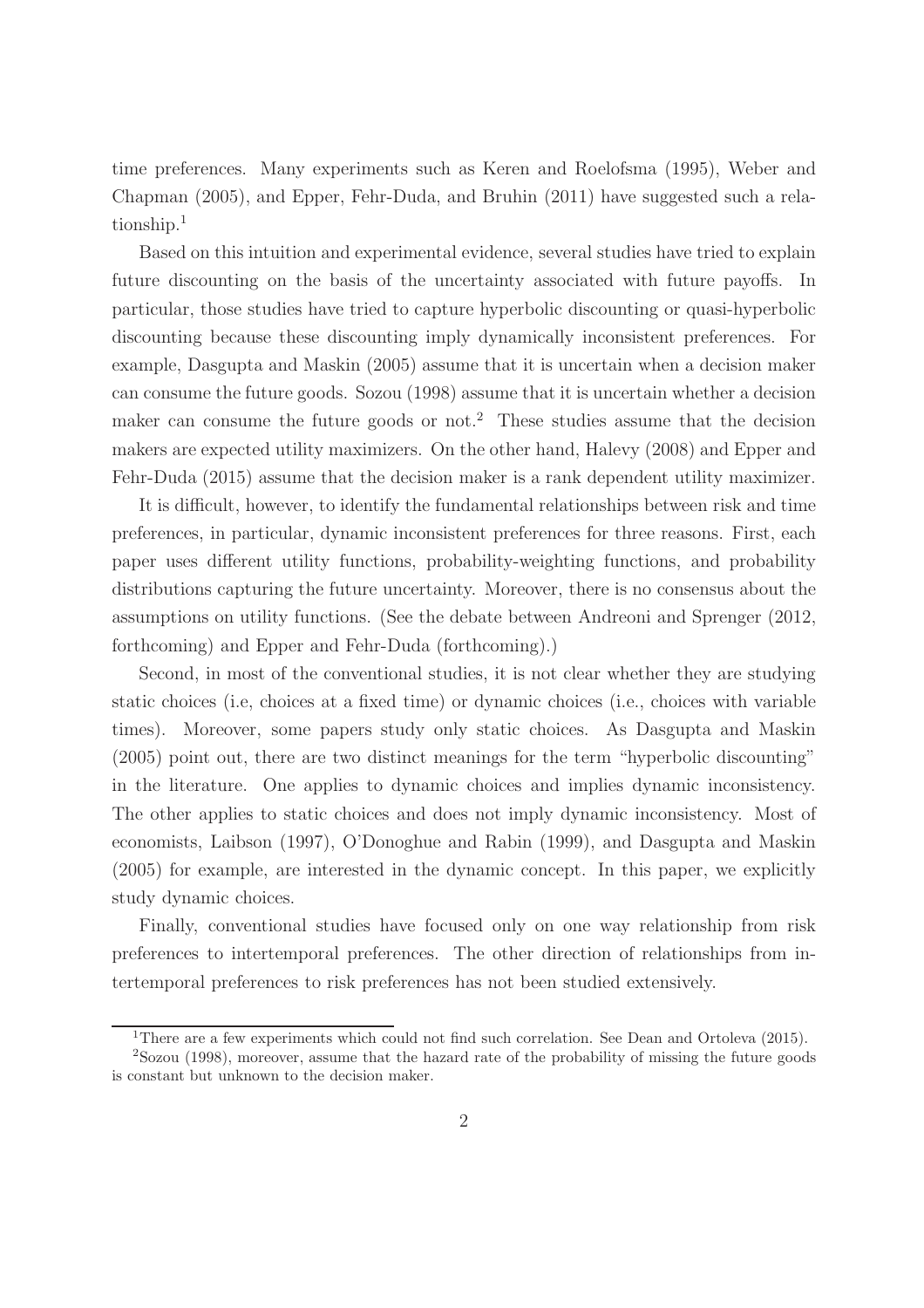The purpose of the present paper is to establish general relationships between risk and dynamic time preferences, without assuming specific forms of utility functions and probability distributions. To achieve this purpose as simply as possible, I consider a decision maker who chooses between consumption of a particular prize in one period and a different prize in another period. The individual discounts a future good because it is uncertain whether he can consume it or not. I assume a weak condition on the probability function representing the uncertainty: that today's good is certain, but as the promised date for a future good becomes increasingly distant, the probability of consuming the good decreases to zero. I call the above property regularity. For example, if the probability reflects the decision maker's subjective mortality rate, then the regularity condition would be reasonable.

I consider two different time setups. When the set of time periods is continuous (i.e., non-negative real numbers), I show the following: (i) a decision maker exhibits a type of Allais's paradox, the common ratio effect, if and only if he discounts hyperbolically; (ii) he exhibits a special case of the common ratio effect, the certainty effect, if and only if he discounts quasi-hyperbolically; and (iii) he is an expected utility maximizer if and only if he is temporally unbiased (an exponential discounter).

In addition, I consider the case in which the set of time periods is discrete (i.e., nonnegative integers). Then, I show the following: (i') if a decision maker exhibits the common ratio effect, then he discounts hyperbolically; (ii') if he exhibits the certainty effect, then he discounts quasi-hyperbolically; and (iii') if he is an expected utility maximizer, then he is temporally unbiased.

Since most of the existing research satisfies the regularity condition, the results of the present paper are consistent with the results obtained in that research. For example, in a continuous time setup, Epper and Fehr-Duda (2015) show that the subproportionality of probability weighting function, which captures the common ratio effect, implies hyperbolic discounting. This result is consistent with part (i) of my theorem. In a discrete time setup, Halevy (2008) shows that the common ratio effect implies a property of quasihyperbolic discounting, Diminishing Impatience.<sup>3</sup> In the same setup, Saito (2011) shows that a special case of the common-ratio effect, the certainty effect, is enough to imply Diminishing Impatience. These results are consistent with part (ii') of my theorem.<sup>4</sup>

 ${}^{3}$ Halevy (2008) also claims the converse of the statement, which is incorrect as shown by Saito (2011). <sup>4</sup>Saito (2011, Claim 3) also claims the converse of the statement, which is incorrect as shown by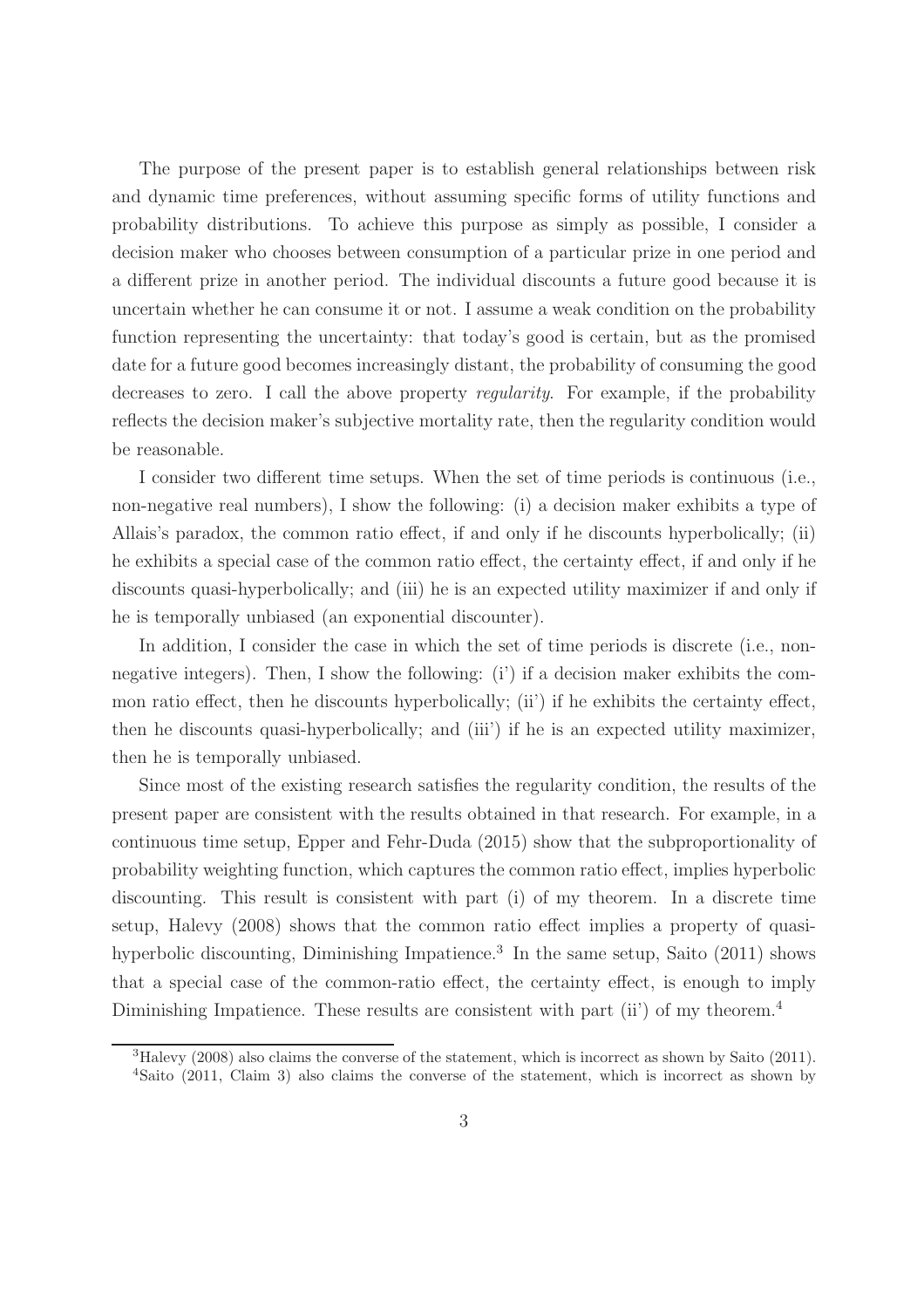Although, parts (iii) and (iii') of my theorem may seem like trivial results given the other parts, parts (iii) and (iii') have an important implication: the approach of "explaining" dynamic inconsistency by assuming non-constant hazard function together with a standard expected utility model, as is currently prevalent in psychology and biology, cannot succeed. For example, Kagel et al. (1986) and Green and Myerson (1996) argue that the decreasing rate of the Poisson hazard rate over time leads to hyperbolic discounting. Sozou (1998) offers an alternative theory in which the hazard rate is constant but unknown to the decision maker. However, part (iii) and (iii') of the theorem show that this approach must lead to temporally unbiased preferences, i.e., to dynamic consistency. That is because the probability (survival) function defined from the hazard function satisfies the regularity condition of this paper. In fact, most researchers who adopt the hazard function approach describe a preference reversal in *static* choices, but not in dynamic choices.

Moreover, the results of the present paper are consistent with an experimental studies. Parts (i) and (i') of my theorem are consistent with an experimental study by Epper, Fehr-Duda, and Bruhin (2011). Given their experiments, Epper, Fehr-Duda, and Bruhin (2011) estimate the nonlinearity of subjects' probability-weighting function, which captures the common ratio effect, and the degree of decreasing their discount rates, which captures hyperbolic discounting. Epper, Fehr-Duda, and Bruhin (2011) found a strong correlation between the two estimates.

Parts (ii) and (ii) of my theorem are also consistent with experimental studies such as Weber and Chapman (2005) and Andreoni and Sprenger (2012). These studies suggest that the driving force of dynamic inconsistency is not the common ratio effect but its special case, the certainty effect. Parts (ii) and (ii') are formalizations of such a conjecture.<sup>5</sup>

Finally, I mention a very recent result. Pennesi (2015) has proposed an interesting way to capture hyperbolic discounting, which is not incorporated by my results in this paper. Pennesi's (2015) model is unique in that the uncertainty about the future payoffs is completely subjective in his model.

The rest of the paper is organized as follows. Section 2 formally defines preferences exhibiting the Allais paradox. Section 3 defines preferences exhibiting hyperbolic and

Chakraborty and Halevy (2015).

<sup>&</sup>lt;sup>5</sup>In the experiments by Weber and Chapman (2005) and Andreoni and Sprenger (2012), subjects made static choices, not dynamic choice.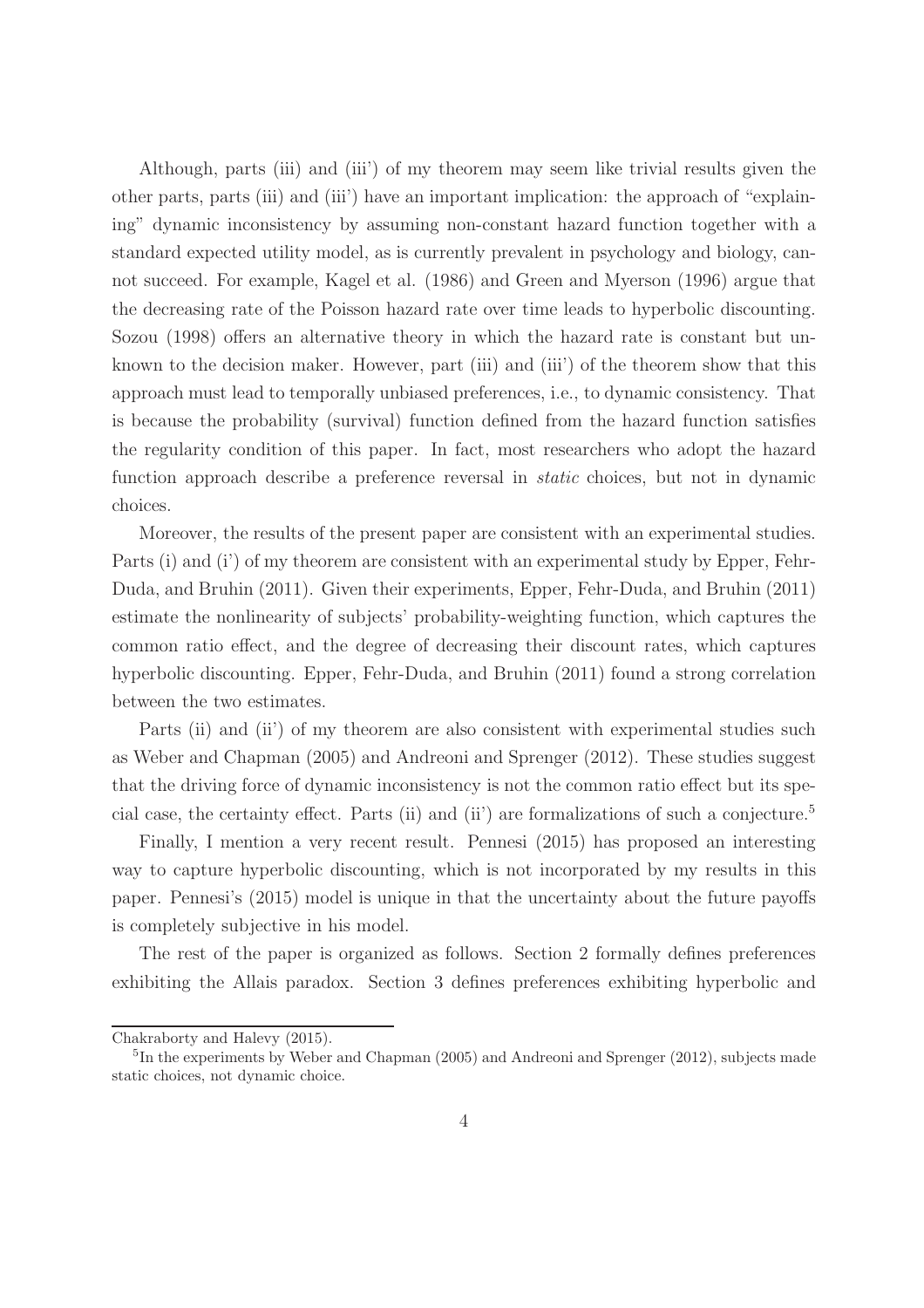quasi-hyperbolic discounting. Section 4 shows the theorem.

## 2 The Allais Paradox

In this section, I consider a risk preference  $\sum^r$  on the set of binary lotteries, defined as follows:

$$
\Delta = \Big\{ (x, p; 0, 1 - p) \mid x \in X \text{ and } p \in [0, 1] \Big\},\
$$

where X is a non-degenerate closed interval on  $\mathbb R$  including 0. I formally define the common ratio effect and the certainty effect on the preference  $\gtrsim^r$ , which are typical effects of the Allais paradox. The common ratio effect is characterized as follows: Suppose that subjects choose either a safer option which gives a smaller gain  $x$  with a higher probability  $\eta$ , or a riskier option which gives a larger gain y with a lower probability  $\eta\mu$ , where  $\mu < 1$ . As  $\eta$  falls, subjects switch their choice from the safe option to the risky option. Note that for both options, reducing  $\eta$  means increasing the risk of getting nothing. Formally, the common ratio effect is defined as follows:

DEFINITION:  $\zeta^r$  is said to exhibit the common ratio effect<sup>6</sup> if, for any  $x, y \in X$  and  $\mu, \tilde{\eta} \in (0, 1]$  such that  $(x, \tilde{\eta}) \sim^{r} (y, \tilde{\eta}\mu),$ 

$$
(x, \eta) \prec^r (y, \eta \mu)
$$
 for all  $\eta \in (0, \tilde{\eta})$  and  $(x, \eta) \succ^r (y, \eta \mu)$  for all  $\eta \in (\tilde{\eta}, 1]$ .

This definition appears in Starmer (2000, p. 337). The general definition provided by Machina (1982, p. 305) also becomes equivalent to the above definition within the set of simple binary lotteries. This tendency is called the certainty effect specifically in regard to the choice between a sure option and a risky option. So the condition characterizing the certainty effect is the special case of the common ratio effect, when  $\tilde{\eta} = 1$ :

DEFINITION:  $\sum^r$  is said to exhibit the certainty effect if, for any  $x, y \in X$  and  $\mu \in [0, 1)$ such that  $(x, 1) \sim^r (y, \mu)$ ,

$$
(x, \eta) \prec^r (y, \eta \mu)
$$
 for all  $\eta \in (0, 1)$ .

<sup>6</sup>Under the standard assumption of monotonicity and continuity axioms, for any  $x, y \in X$  and  $\tilde{\eta} \in [0, 1]$ , there exists  $\mu$  such that  $(x, \tilde{\eta}) \sim^r (y, \tilde{\eta} \mu)$ . So the condition cannot be satisfied by any trivial way.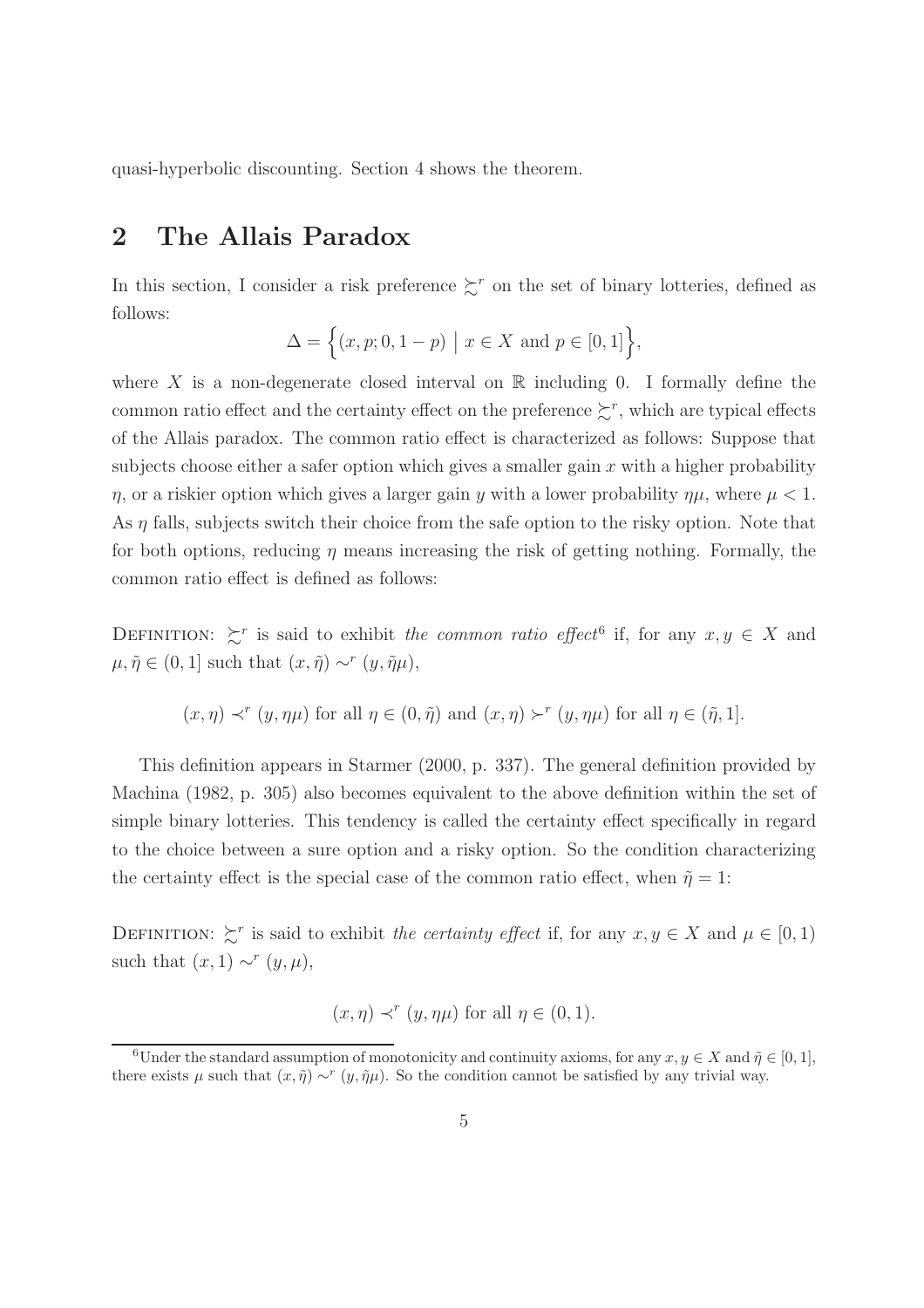By definition, if a decision maker exhibits the common ratio effect, then he exhibits the certainty effect.<sup>7</sup>

Finally, in the set  $\Delta$  of binary lotteries, the independence axiom reduces to the following:

DEFINITION:  $\zeta^r$  is said to satisfy the independence axiom if, for any  $x, y \in X$  and  $\mu, \eta, \eta' \in [0, 1],$ 

$$
(x,\eta) \succsim^{r} (y,\eta\mu) \Leftrightarrow (x,\eta') \succsim^{r} (y,\eta'\mu).
$$

#### 3 The Present Bias

In this section, I define how to derive time preferences from risk preferences; I also define preferences exhibiting hyperbolic and quasi-hyperbolic discounting. Consider a decision maker who chooses between consumption of a particular prize in one period and a different prize in a different period. The individual discounts the future goods because it is uncertain whether or not he can consume it. I denote the set of time periods by  $T$ . In the following, I consider two cases in which  $T = \mathbb{R}_{+}$  (i.e., non-negative real numbers) or  $T = \mathbb{Z}_+$  (i.e., non-negative integers).

To capture the uncertainty, let  $p(t)$  be the probability that the decision maker can consume the good at a promised time  $t \in T$ . One interpretation of  $p(t)$  corresponds to the probability that the decision maker is alive at time t. Another interpretation of  $p(t)$ , as seen in biology and psychology, is the probability that the goods have not been stolen by other animals by time  $t$  (see, for example, Kagel et al. (1986)). These two interpretations are representative of most of the research ascribing future discounting to future uncertainty.

For each  $d \in T$ , I denote the set of one-time consumptions after time d by  $X(d) =$  $\{[x,t] \mid x \in X \text{ and } t \in T \text{ such that } t \geq d\}.$  Consider the decision maker's time preference  $\gtrsim_0$  at time 0. The preference  $\gtrsim_0$  is on  $X(0)$ . Suppose that the decision maker is still alive at date  $d \geq 0$ . Then the probability that he is still alive and able to consume the good at date  $t \geq d$  is the conditional probability  $p(t|d) = p(t)/p(d)$ . Therefore, the decision

<sup>&</sup>lt;sup>7</sup>Several experimental studies on the common ratio effect and the certainty effect have found that the preference is reversed by changing the prizes from gains into losses (see, for example, Kahneman and Tversky (1979, p.268)). I can define these preferences by just switching strict preferences from  $\succ$  to  $\prec$ ,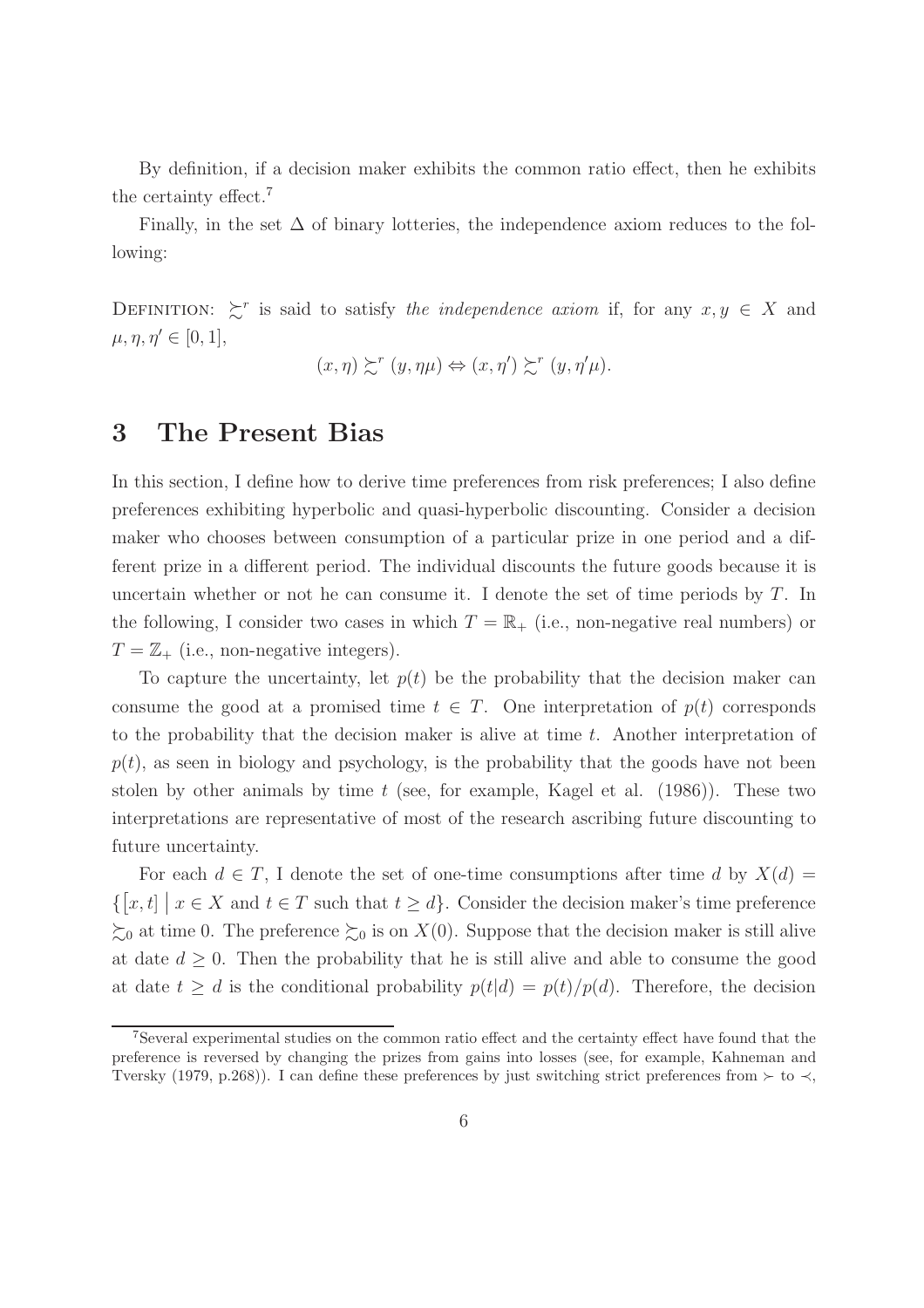

maker at time d prefers prize x at time t, denoted by  $[x, t]$ , to another future payoff  $[y, s]$ if and only if he prefers the binary lottery  $(x, p(t|d))$ , which gives x with the probability  $p(t|d)$ , to the lottery  $(y, p(s|d))$ . Thus, the decision maker's time preferences  $\{\gtrsim_d\}_{d\in\mathcal{T}}$  for each decision time  $d \in T$ , is defined as follows:

DEFINITION: For all  $d \in T$  and  $[x, t], [y, s] \in X(d)$ ,

$$
[x,t] \succsim_d [y,s] \Leftrightarrow (x,p(t|d)) \succsim^r (y,p(s|d)).
$$

Henceforth, I will denote these time preferences by  $\{\gtrsim_d\}$ . I am now in a position to define preferences exhibiting hyperbolic and quasi-hyperbolic discounting. Hyperbolic discounting is characterized as follows: Suppose that subjects choose either an earlier, smaller payoff which gives a payoff  $x$  at a date  $t$  or a later, larger payoff which gives a payoff y at a date s, where  $x \leq y$  and  $t \leq s$ . At first, many subjects want to wait for the later, larger payoff, that is, they prefer [y, s] to [x, t]. After some time  $\tilde{d}$ , however, they do not want to wait any longer, and consequently reverse their preferences as described in Figure 2.<sup>8</sup>



Hyperbolic discounting is therefore defined as follows:

DEFINITION:  $\{\gtrsim_d\}$  is said to exhibit *hyperbolic* discounting if, for any  $x, y \in X$  and

and vice versa. Henceforth, I will mention the case of negative payoffs only in footnotes.

<sup>8</sup> In the following three definitions of time preferences, I focus on positive payoffs for simplicity. For the case of negative payoffs, present biasness appear as procrastination and is defined by the same way just by switching strict preference from  $\succ$  to  $\prec$ , and vice versa. O'Donoghue and Rabin (1999) offers examples of procrastination.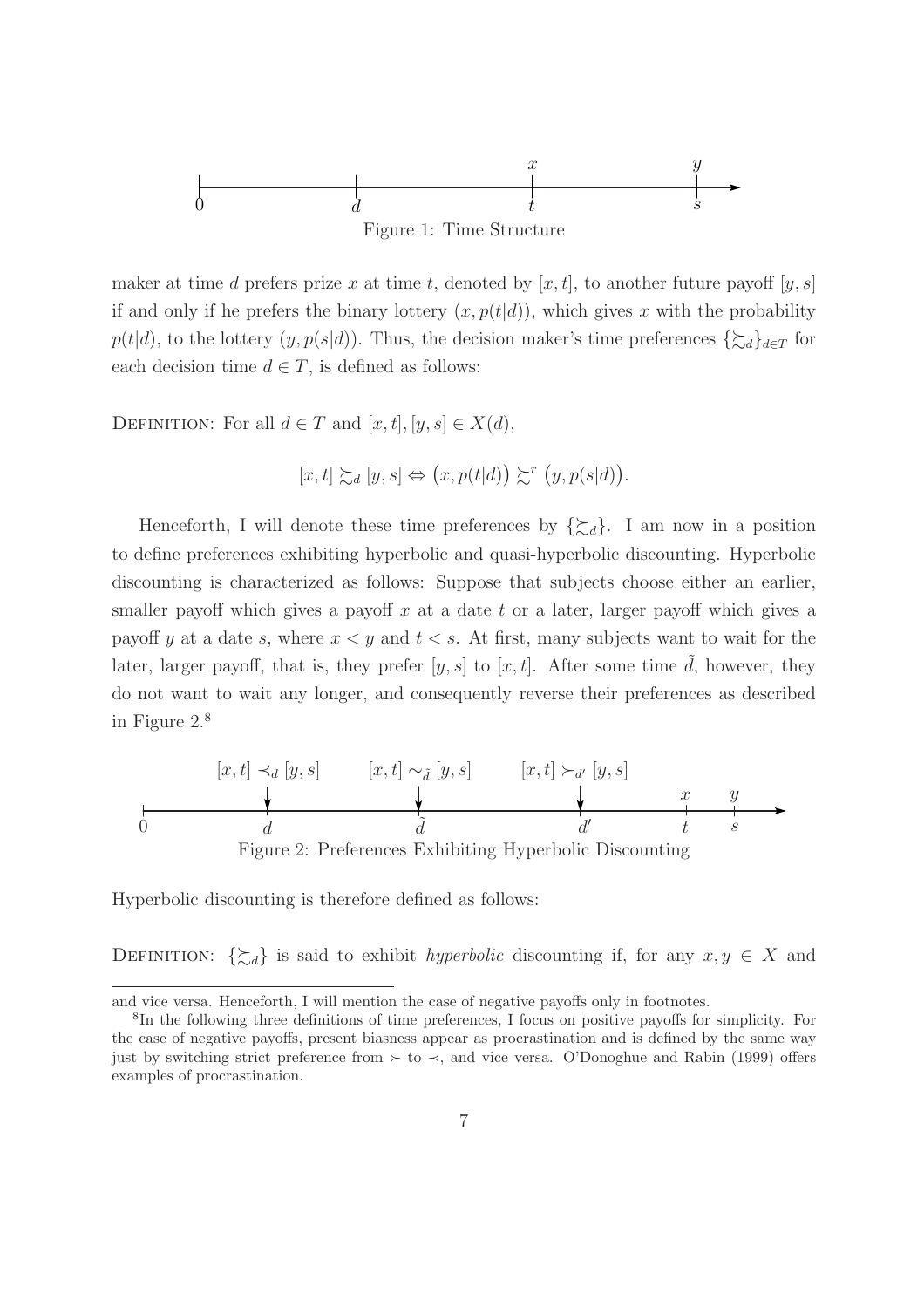$\tilde{d}, t, s \in T$  such that  $[x, t] \sim_{\tilde{d}} [y, s]$  and  $\tilde{d} \le t \le s$ ,

 $[x, t] \prec_d [y, s]$  for all  $d < \tilde{d}$  and  $[x, t] \succ_d [y, s]$  for all d such that  $t > d > \tilde{d}$ .

Note that the characterization of hyperbolic discounting in Proposition 1 of Dasgupta and Maskin  $(2005, p. 1293)$  is exactly the same as above.<sup>9</sup>

Quasi-hyperbolic discounting focuses on present-biased behavior specifically when the promised date for the payoff is close at hand. (See Laibson (1997), for example.) Hence, the condition characterizing quasi-hyperbolic discounting is defined as a special case of hyperbolic discounting, where  $\tilde{d} = t$  as follows:

DEFINITION:  $\{\gtrsim_d\}$  is said to exhibit *quasi-hyperbolic* discounting if, for any  $x, y \in X$  and  $t, s \in T$  such that  $[x, t] \sim_t [y, s]$  and  $t \leq s$ ,

$$
[x, t] \prec_d [y, s] \text{ for all } d < t.
$$

By definition, if a decision maker exhibits hyperbolic discounting, then he exhibits quasi-hyperbolic discounting, but the converse is not true.

Finally, I define temporally unbiased preferences, which corresponds to exponential discounting, as follows:

DEFINITION:  $\{\zeta_d\}$  is said to be *temporally unbiased* if, for any  $x, y \in X$  and  $d, d', s, t \in$  $\mathbb{R}_+,$ 

$$
[x,t] \succsim_d [y,s] \Leftrightarrow [x,t] \succsim_{d'} [y,s].
$$

### 4 The Theorem

To establish the result of the present paper, I assume a regularity condition on future uncertainty which means that today's good is certain, but, as the promised date for future

<sup>&</sup>lt;sup>9</sup>In Proposition 1 of Dasgupta and Maskin (2005, p1293), they characterize hyperbolic discounting as follows:

<sup>&</sup>quot;Assume that there exists  $t^*(-T)$  at which the DM is indifferent between  $P = (V, T)$  and  $P' = (V', T')$ with  $0 < V < V'$ ,  $T < T'$ ,  $\cdots$ . Then the DM prefers P' to P at  $t < t^*$  but prefers P to P' at all t such that  $t^* < t < T$ ". In their notation  $(V, T)$  is a future payoff V after time T. This characterization is the exactly same as the definition of the present paper.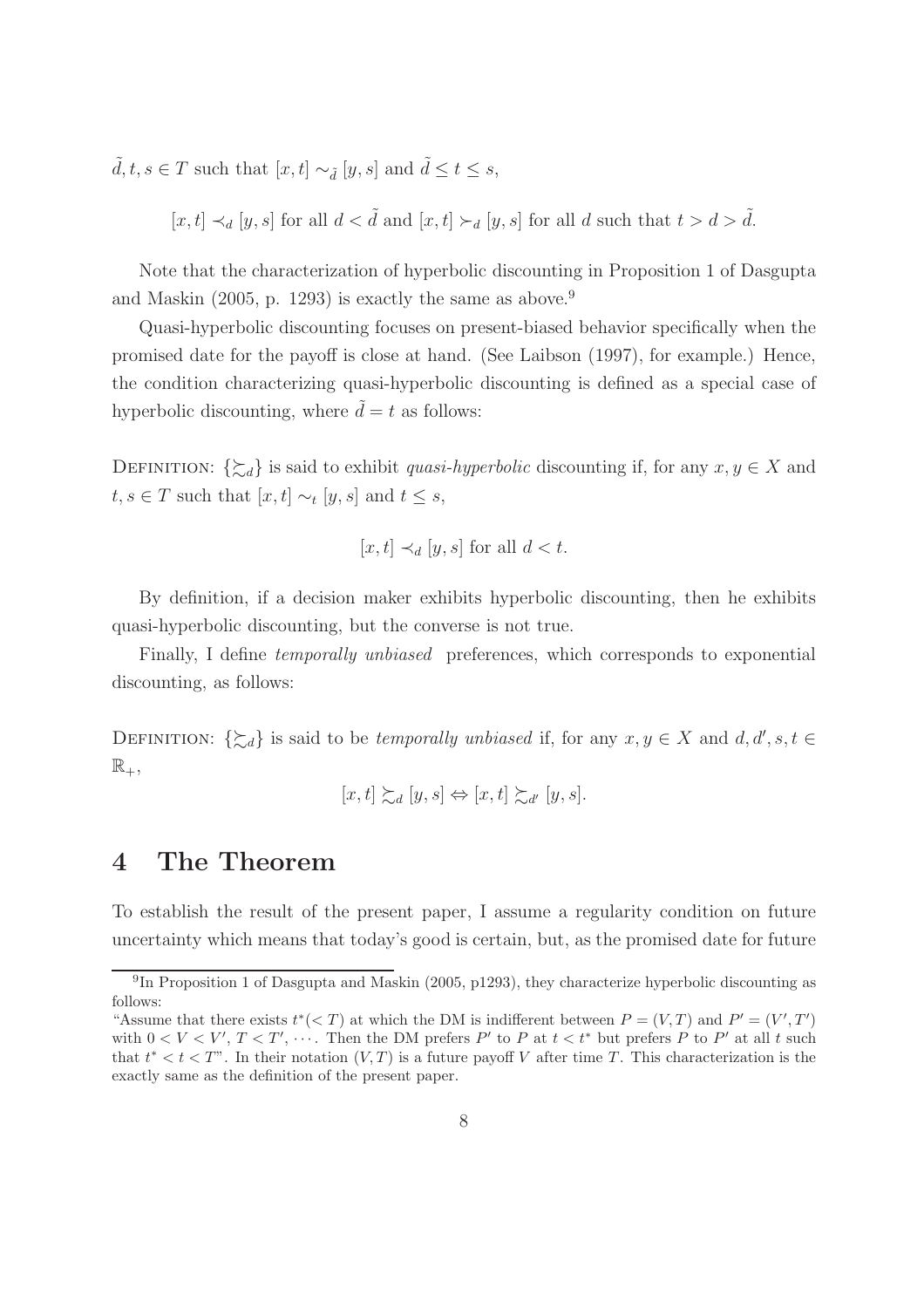goods becomes increasingly distant, the probability of consuming the good continuously decreases to zero:

ASSUMPTION (Regularity):  $p(0) = 1$ ,  $p(\infty) = 0$ , and p is strictly decreasing. Moreover if the set T of time period is  $\mathbb{R}_+$ , then p is continuous.

THEOREM: Suppose that Regularity holds.

When the set T of time period is  $\mathbb{R}_+$ , the following three equivalences hold:<sup>10</sup>

- (i)  $\sum^r$  exhibits the common ratio effect iff  $\{\sum_d\}$  exhibits hyperbolic discounting.
- (ii)  $\zeta^r$  exhibits the certainty effect iff  $\{\zeta_d\}$  exhibits quasi-hyperbolic discounting.
- (iii)  $\gtrsim$ <sup>r</sup> satisfies the independence axiom iff  $\{\gtrsim_d\}$  is temporally unbiased.

When the set T of time period is  $\mathbb{Z}_+$ , the following one way implications hold:

(i) If  $\gtrsim^r$  exhibits the common ratio effect, then  $\{\gtrsim_d\}$  exhibits hyperbolic discounting.

(ii) If  $\gtrsim^r$  exhibits the certainty effect, then  $\{\gtrsim_d\}$  exhibits quasi-hyperbolic discounting.

(iii') If  $\sum^r$  satisfies the independence axiom, then  $\{\sum_d\}$  is temporally unbiased.

PROOF OF THEOREM: We will prove (i) and (i'). The proofs for the rest of the statements are similar and in the appendix.

STEP 1: If  $\sum^r$  exhibits the common ratio effect, then  $\{\sum d\}$  is hyperbolic.

PROOF OF STEP 1: Choose any  $x, y \in X$  and  $\tilde{d}, t, s \in T$  such that  $[x, t] \sim_{\tilde{d}} [y, s]$  and  $\tilde{d} \leq t \leq s$ . Then by definition,  $(x, p(t|\tilde{d})) \sim^r (y, p(s|\tilde{d})) = (y, p(s|t)p(t|\tilde{d}))$ . Fix  $d < \tilde{d}$  to show  $[x,t] \prec_d [y,s]$ . Since p is strictly decreasing,  $p(d) > p(\tilde{d})$ , so that  $p(t|d) < p(t|\tilde{d})$ . So the common ratio effect implies that  $(x, p(t|d)) \prec^r (y, p(s|t)p(t|d)) = (y, p(s|d))$ . Then by definition,  $[x, t] \prec_d [y, s]$ .

Fix  $d > \tilde{d}$  to show that  $[x, t] \succ d [y, s]$ . Remember that  $(x, p(t|\tilde{d})) \sim^r (y, p(s|t)p(t|\tilde{d}))$ . Since p is strictly decreasing,  $p(d) < p(\tilde{d})$  so that  $p(t|d) > p(t|\tilde{d})$ . By the common ratio effect,  $(x, p(t|d)) \succ^r (y, p(s|t)p(t|d)) = (y, p(s|d))$ . Then by definition,  $[x, t] \succ_d [y, s]$ .

STEP 2: If  $\{\zeta_d\}$  exhibits hyperbolic discounting, then  $\zeta^r$  exhibits the common ratio effect.

PROOF OF STEP 2: Choose any  $x, y \in X$  and  $\mu, \tilde{\eta} \in [0, 1]$  such that  $(x, \tilde{\eta}) \sim^r (y, \tilde{\eta}\mu)$ . Fix  $\eta \in (0, \tilde{\eta})$  to show  $(x, \eta) \prec^r (y, \eta \mu)$ . Since p is strictly decreasing and bijection to

 $10$ In the section above, I have defined the Allais paradox and present bias for positive payoffs. However, as I mentioned in footnote, I can define these concepts for negative payoffs just by switching strict preferences. Hence, the equivalence here also holds for negative payoffs as well.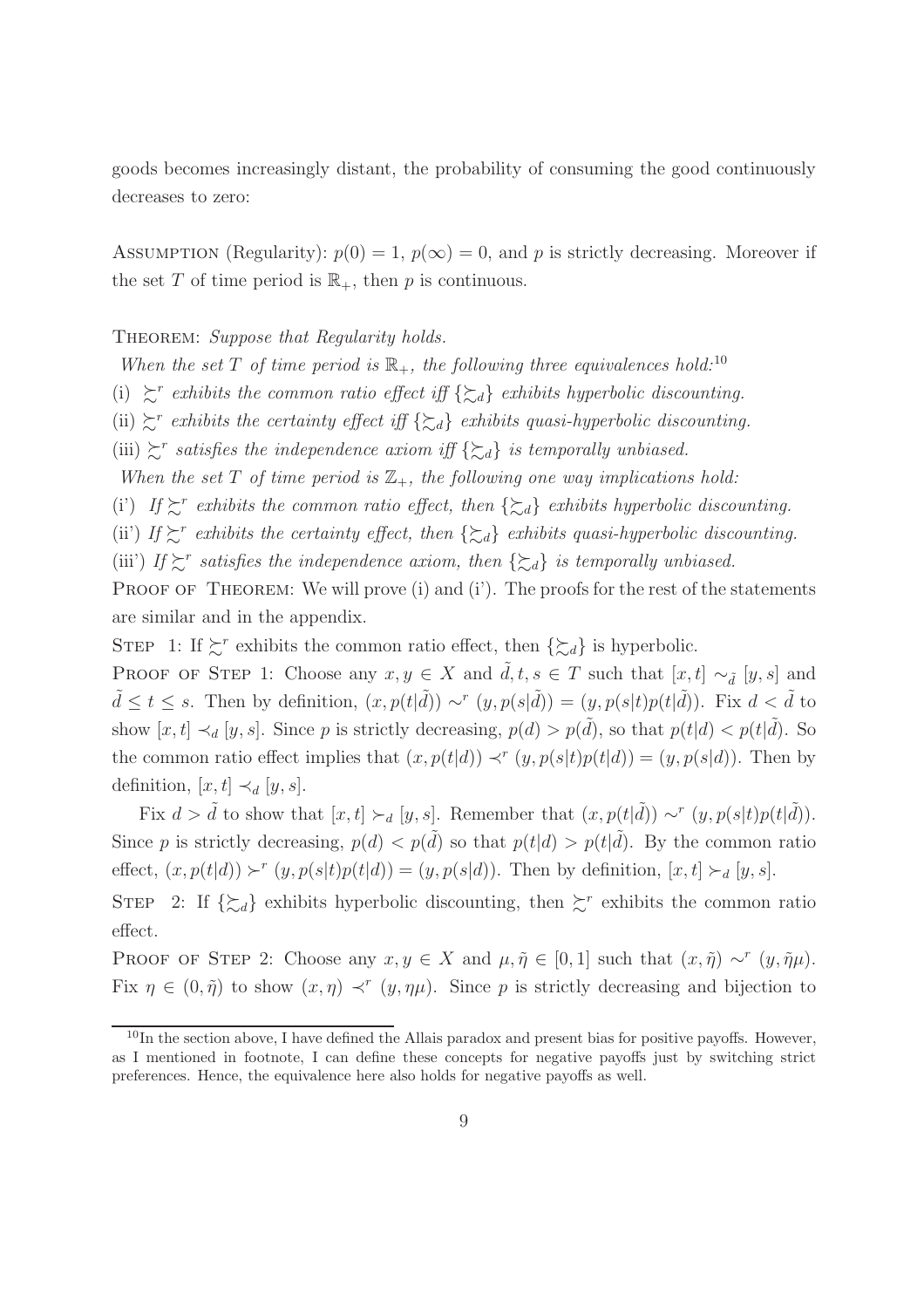[0, 1], there exist t and  $\tilde{d}$  such that  $t \geq \tilde{d} > 0$  and  $p(t) = \eta$  and  $p(\tilde{d}) = \eta/\tilde{\eta}$ . Then,  $p(t|\tilde{d}) = \tilde{\eta}$ . Also, there exists s such that  $s \geq t$  and  $p(s) = \mu \eta$ . Then,  $p(s|t) = \mu$ . Hence,  $(x, p(t|\tilde{d})) \sim^r (y, p(s|t)p(t|\tilde{d})) = (y, p(s|\tilde{d}))$ , so that  $[x, t] \sim_{\tilde{d}} [y, s]$ , by definition. Therefore, if  $\{\gtrsim_d\}$  is hyperbolic, then  $[x, t] \prec_0 [y, s]$ . So the definition shows that  $(x, \eta) =$  $(x, p(t)) \prec^r (y, p(s)) = (y, \eta \mu).$ 

Choose  $\eta \in (\tilde{\eta}, 1]$  to show that  $(x, \eta) \succ^r (y, \eta \mu)$ . Remember that  $(x, \tilde{\eta}) \sim^r (y, \tilde{\eta} \mu)$ . Since p is strictly decreasing and bijection to [0, 1], there exist  $s, t \in T$  such that  $s \geq t$ ,  $p(t) = \tilde{\eta}$ , and  $p(s) = \mu \tilde{\eta}$ . Since  $\eta > \tilde{\eta}$ , there exists d such that  $p(d) = \tilde{\eta}/\eta$ . Then,  $p(s|t) = \mu$  and  $p(t|d) = \eta$ . Hence, [x, t] ∼<sub>0</sub> [y, s]. By hyperbolic discounting, [x, t] ≻<sub>d</sub> [y, s]. This implies  $(x, \eta) = (x, p(t|d)) \succ^r (y, p(s|d)) = (y, p(s|t)p(t|d)) = (y, \mu\eta)$ .

Note that only Step 2 depends on the assumption that the set T of time period is  $\mathbb{R}_+$ . When the set T of time period is  $\mathbb{Z}_+$ , only Step 1 holds. So I obtain (i'). The proofs of (ii), (iii), (iii) and (iiii) are in the appendix.

The proof crucially relies on two structural similarities between risky choices and intertemporal choices. One is the similarity that relates safe outcomes to earlier ones, and risky outcomes to later ones. The other is the similarity that relates increasing risk to moving a decision time forward as well as decreasing risks to moving a decision time backward. These similarities have been suggested by Prelec and Loewenstein (1991), although they have not provided a formal argument.

Only when the set T of time period is  $\mathbb{R}_+$ , I can translate risky choice to intertemporal choice. When the set T of time period is  $\mathbb{Z}_+$ , I can obtain only one direction from the property of risk preferences to intertemporal preferences. Indeed, Chakraborty and Halevy (2015) show that in the model of Halevy (2008), Diminishing Impatience does not imply the certainty effect.

Saito (2011 Claim 3), which claims the equivalence results (i), (ii), and (iii) in Halevy's (2008) setup, is incorrect. This is because in his proof Saito (2011) assumes continuous time setup, while Halevy (2008) considers the discrete time setup. In the discrete time setup, the one-way results (i.e.,  $(i')$ ,  $(ii')$ , and  $(iii')$ ) are correct.

As explained in the introduction, the theorem of the paper may be viewed as a generalization of most of the existing research on hyperbolic discounting, because most of them adopt Regularity. In other words, to obtain a relation which is not included in the theorem, it is necessary to violate Regularity. As far as I know, Dasgupta and Maskin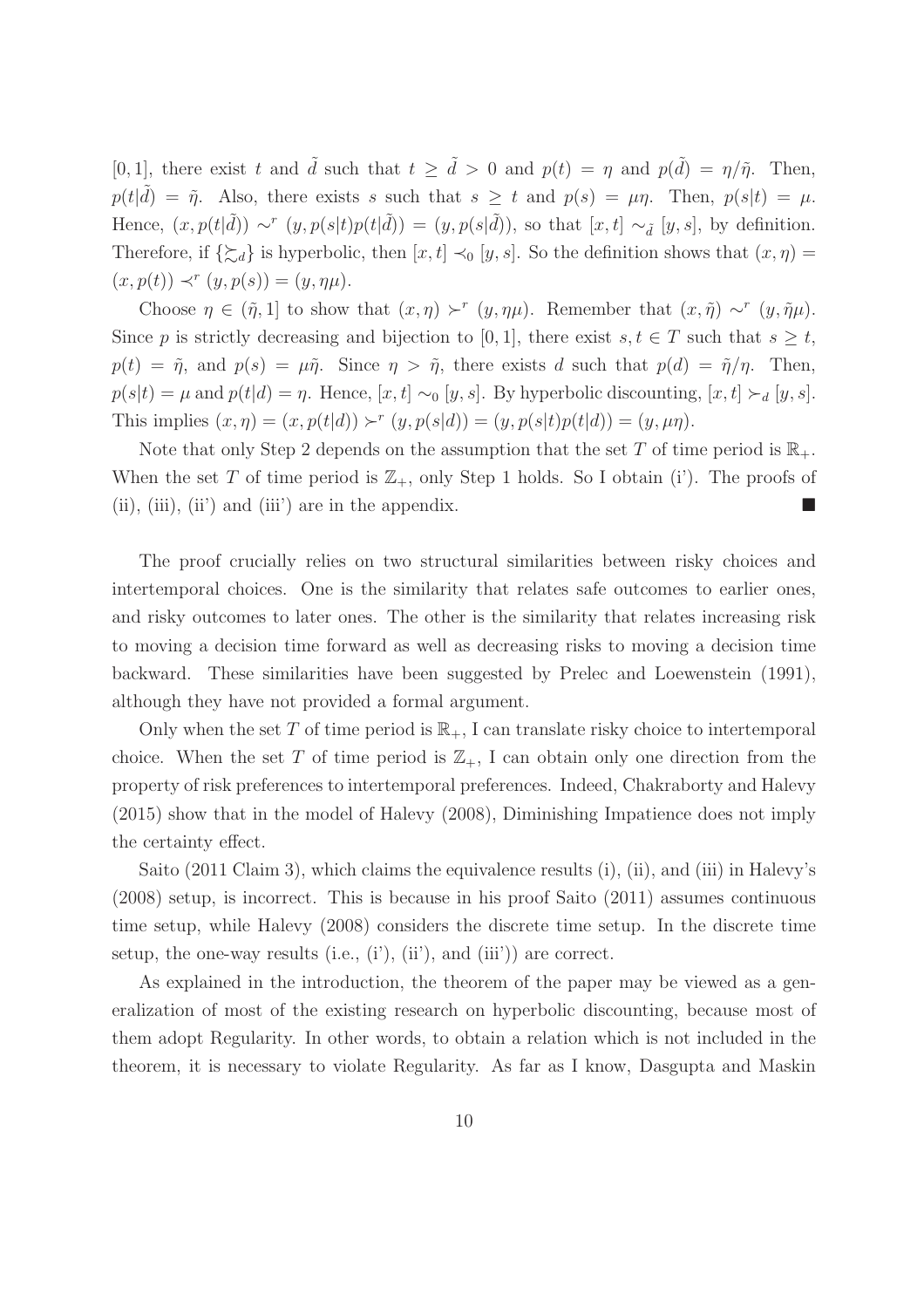(2005) is the unique example of such approach. They assume not only a constant Poisson mortality rate, but also uncertainty regarding the timing of the payoffs. Accordingly they violate Regularity and describe dynamically inconsistent behavior, despite assuming the expected utility.

The theorem may also answer the question as to what causes hyperbolic discounting. I discuss three possible answers which are compatible with the theorem presented here. The first answer is that the Allais paradox causes hyperbolic discounting (see, for example, Halevy (2008) and Epper and Fehr-Duda (2015)). The second answer is that non-regular uncertainty causes it (see, for example, Dasgupta and Maskin (2005)). The third answer is that a third factor may cause both the Allais paradox and hyperbolic discounting; for example, Fudenberg and Levine (2008) claim that temptation caused by either certainty or presentness would be the common factor. The choice among these three must await future research.

# References

- [1] Andreoni, J., and C. Sprenger. 2012. "Risk Preferences Are Not Time Preferences, " American Economic Review, 102(7), 3357–3376.
- [2] Andreoni, J., and C. Sprenger. forthcoming "Risk Preferences Are Not Time Preferences: Reply," American Economic Review.
- [3] Benzion, Uri, Amnon Rapoport, and Joseph Yagil. 1989. " Discount Rates Inferred from Decisions: An Experimental Study," Management Science, 35(3):270-284.
- [4] Chakraborty, Anujit, and Yoram Halevy. 2015. "Strotz Meets Allais: Diminishing Impatience and the Certainty Effect: Reply and Corrigendum," working paper.
- [5] Dasgupta, Partha, and Eric Maskin. 2005. "Uncertainty and Hyperbolic Discounting." American Economic Review, 95(4): 1290-1299.
- [6] Epper, Thomas and Helga Fehr-Duda. 2015. "The Missing Link: Unifying Risk Taking and Time Discounting," working paper.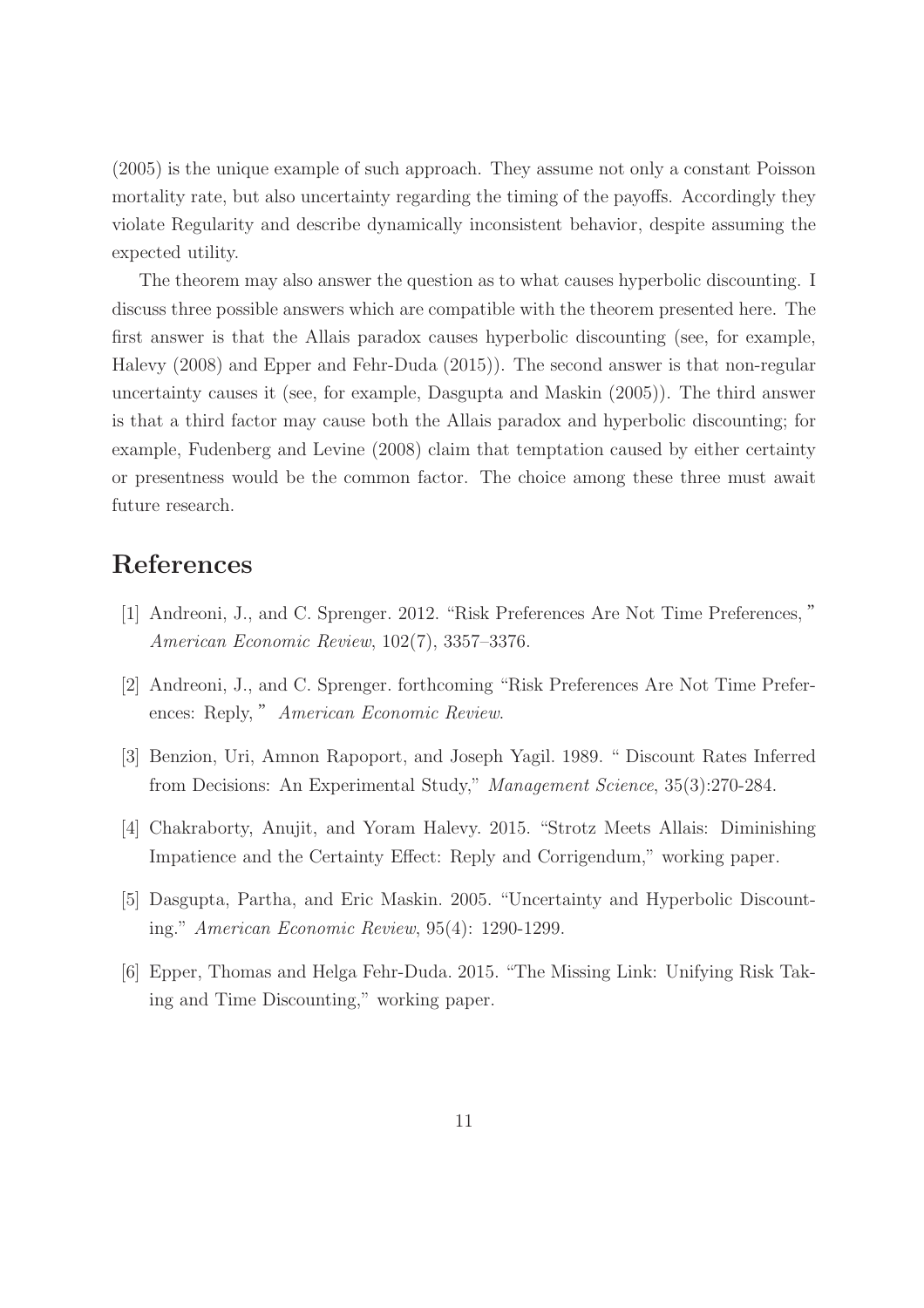- [7] Epper, Thomas, Helga Fehr-Duda, and Adrian Bruhin. 2011. "Viewing the Future through a Warped Lens: Why Uncertainty Generates Hyperbolic Discounting,"Journal of Risk and Uncertainty, 43(3), 169–203.
- [8] Epper, Thomas and Helga Fehr-Duda. forthcoming. "Balancing on a Budget Line: Comment on Andreoni and Sprenger (2012) 's "Risk Preferences Are Not Time Preferences"," American Economic Review.
- [9] Fudenberg, Drew, and David Levine. 2008, "Self-control, Risk Aversion, and the Allais Paradox." Washington University in St. Louis Working paper.
- [10] Green, Leonard, and Joel Myerson. 1996. "Exponential Versus Hyperbolic Discounting of Delayed Outcomes: Risk and Waiting Time." American Zoologist, 36: 496-505.
- [11] Halevy, Yoram. 2008. "Stroz meets Allais: Diminishing Impatience and the Certainty Effect." American Economic Review, 98(3): 1145-62.
- [12] Kagel, H. John, Green Leonard, and Thomas Caraco. 1986. "When Foragers Discount The Future: Constraint or Adaptation?" Animal Behavior, 34(1): 271-283.
- [13] Keren, Gideon, and Peter Roelofsma. 1995. "Immediacy and Certainty in Intertemporal Choice." Organizational Behavior and Human Decision Making, 63: 287-297.
- [14] Laibson, David. 1997. "Golden Eggs and Hyperbolic Discounting." Quarterly Journal of Economics, 112(2): 443-477.
- [15] Machina, Mark. 1982. "Expected Utility Analysis Without the Independence Axiom." Econometrica, 50, 277-323.
- [16] O'Donoghue, Ted, and Matthew Rabin. 1999. "Doing It Now or Later." American Economic Review, 89(1), 103-124.
- [17] Dean, Mark,and Pietro Ortoleva. 2014. "Is it All Connected? A Testing Ground for Unified Theories of Behavioral Economics Phenomena," working paper.
- [18] Pennesi, Daniele. 2015. "Uncertain Discount and Hyperbolic Preferences," Universite de Cergy-Pontoise, THEMA Working Paper, No. 2015–02.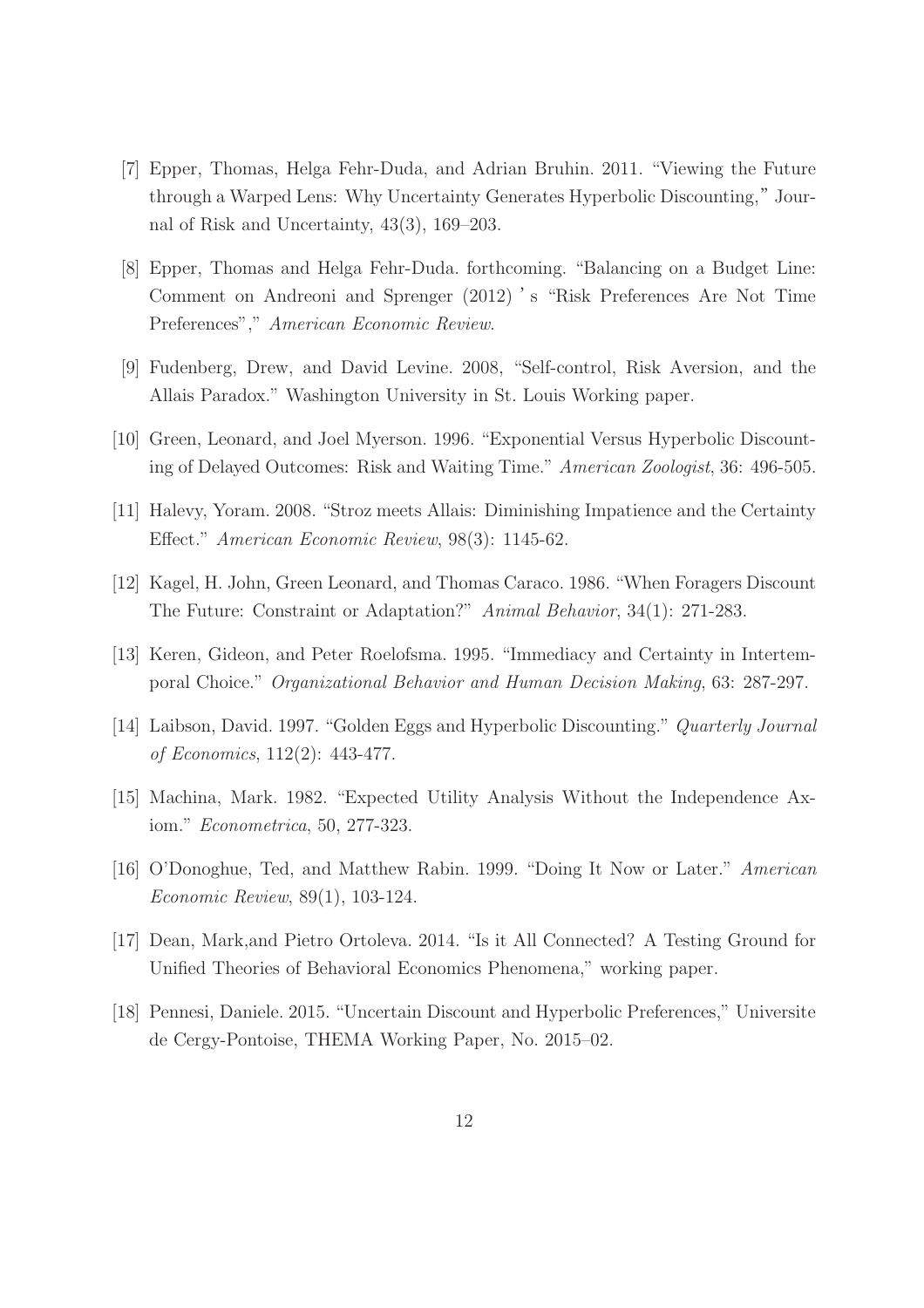- [19] Saito, Kota. 2011. "Strotz Meets Allais: Diminishing Impatience and the Certainty Effect: Comment," American Economic Review, 101 (5), 2271–75.
- [20] Prelec, Darzen and George Loewenstein. 1991. "Decision Making Over Time and under Uncertainty: A Common Approach." Management Science, 37(7): 770-786
- [21] Sozou, Peter D. 1998. "On Hyperbolic Discounting and Uncertain Hazard Rates." Proceedings of the Royal Society London(Series B), 265(1409):2015-2020.
- [22] Starmer, Chris. 2000. "Developments in Non-expected Utility Theory: The Hunt for a Descriptive Theory of Choice under Risk." Journal of Economic Literature, 38(2): 332-382.

#### Appendix: Proofs of (ii), (iii), (ii'), and (iii')

#### STEP 1:  $(ii)$

SUBSTEP 1.1: If  $\succsim^r$  exhibits the certainty effect, then  $\{\succsim_d\}$  is quasi-hyperbolic.

PROOF OF SUBSTEP 1.1: Choose any  $x, y \in X$  and  $t, s \in T$  such that  $[x, t] \sim_t [y, s]$ and  $t \leq s$ . Then by definition,  $(x, 1) \sim^r (y, p(s|t))$ . Fix d such that  $d < t$  to show  $[x, t] \prec_d [y, s]$ . Since p is strictly decreasing,  $p(t|d) < 1$ . So the certainty effect implies that  $(x, p(t|d)) \prec^r (y, p(s|t)p(t|d)) = (y, p(s|d))$ . Then by definition,  $[x, t] \prec_d [y, s]$ .

SUBSTEP 1.2: If  $\{\zeta_d\}$  exhibits quasi-hyperbolic discounting, then  $\succsim^r$  exhibits the certainty effect.

PROOF OF SUBSTEP 1.2: Choose any  $x, y \in X$  and  $\mu \in [0, 1]$  such that  $(x, 1) \sim^r (y, \mu)$ . Fix  $\eta \in (0,1)$  to show  $(x,\eta) \prec^r (y,\eta\mu)$ . Since p is strictly decreasing and bijection to [0, 1], there exists t such that  $p(t) = \eta$ . Also, there exists s such that  $s \ge t$  and  $p(s) = \mu \eta$ . Then,  $p(s|t) = \mu$ . Hence,  $(x, p(0)) = (x, 1) \sim^r (y, \mu) = (y, p(s|t))$ , so that  $[x, t] \sim_t [y, s]$ , by definition. Therefore, if  $\{\zeta_d\}$  is quasi-hyperbolic, then  $[x, t] \prec_0 [y, s]$ . So the definition shows that  $(x, \eta) = (x, p(t)) \prec^r (y, p(s)) = (y, \eta\mu)$ .

STEP  $2: (iii)$ 

SUBSTEP 2.1: If  $\succsim^r$  satisfies the independence axiom, then  $\{\succeq_d\}$  is temporally unbiased. PROOF OF SUBSTEP 2.1: Choose any  $x, y \in X$  and  $t, s, d, d' \in T$  such that  $[x, t] \succsim d [y, s]$ to show  $[x, t] \succsim_{d'} [y, s]$ . Since  $[x, t] \succsim_d [y, s]$ , by definition  $(x, p(t|d)) \succsim^{r} (y, p(s|d))$ .